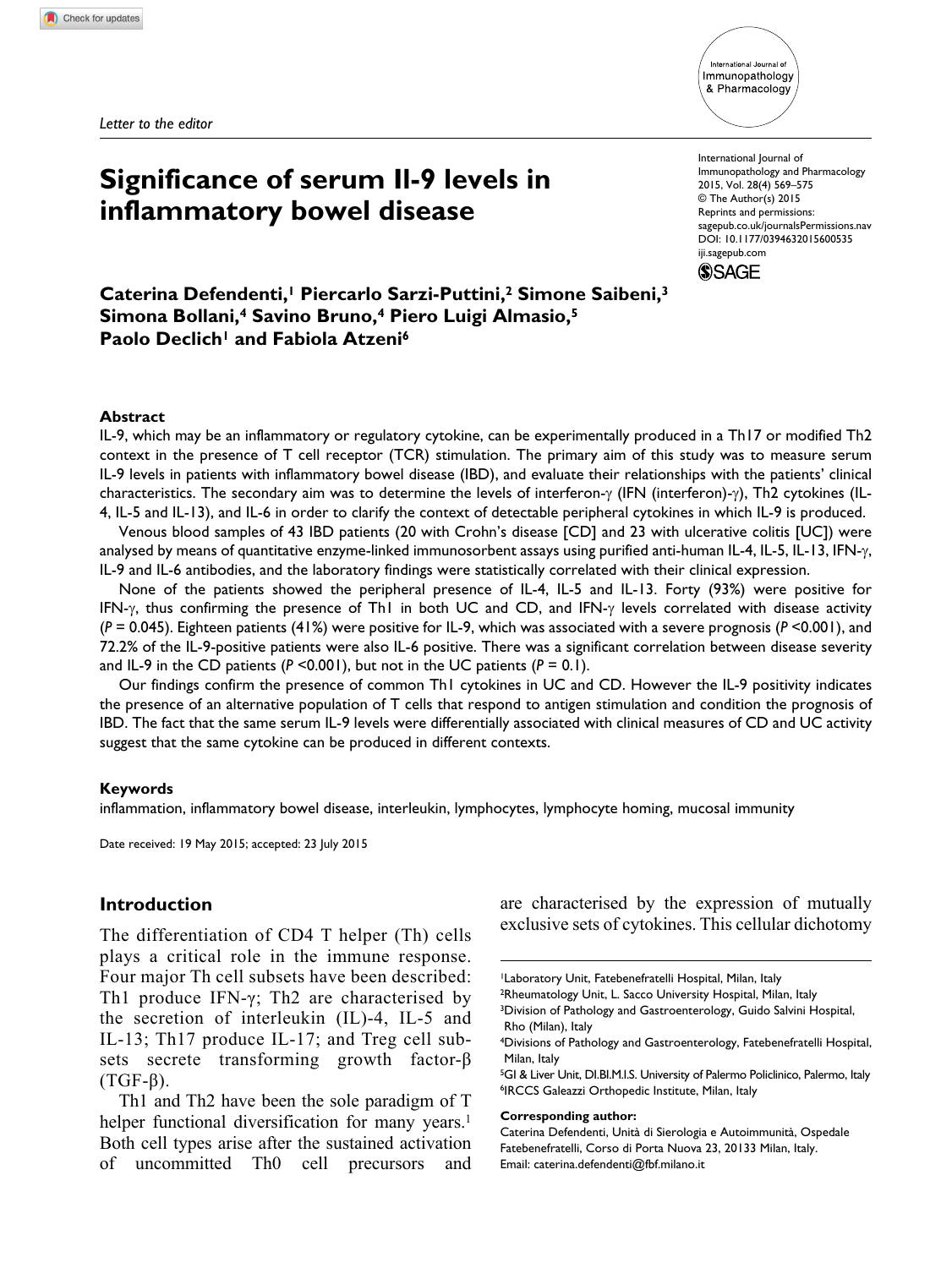has been mechanistically explained by the mutual inhibition of the master transcription factors T-bet and GATA-3 at individual cell level, and by crossregulatory mechanisms at cell population level.2 However, the identification of Th17 and TGFsecreting Treg cells has complicated the picture of the CD4+ effector T cell programme. Neither have yet been rigorously analysed, but recent acquisitions suggest that memory cells need to be flexible in order to be able to protect against a re-encountered pathogen.3 Th17 cells express the transcription factor retinoic acid-related orphan receptor γt (RORγt) and IL-17A, which not only protect against fungi and various other extracellular bacteria, but also play a pathogenetic role in the development of autoimmune inflammatory disease.

Treg-controlled self-reactive T cells escape negative selection, and control excessive effector T cell responses against exogenous antigens when these become dangerous for the body. They suppress both Th1 and Th2 responses by means of contactdependent mechanisms and/or the production of IL-10 and TGF-β.4 It has been shown that the IL-l0 secreted by these cells effectively prevents chronic intestinal inflammation, and it has been postulated that TGF-β is involved in maintaining tolerance to dietary antigens.<sup>5</sup> TGF-β1 can promote the development of Th17 effector and adaptive Treg cells, whereas the simultaneous production of IL-6 contributes to development of Th17 cells but inhibits Treg cells.4,6 The central transcription factors for Th17 (RORγt) and Treg (Foxp3) both depend on TGF-β signalling, and their direct interactions establish a competitive antagonism that determines the specification of a Th17 or induced Treg lineage.7 Tyrosine phosphatase SHP-1 is a critical regulator of Th17: its impairment promotes Th17 development, and the *ex vivo* disruption of its activity in T cells leads to a hyper-response to stimulation by IL6 and IL21. It has also been found that tyrosine phosphatase SHP-1 decreases the overall cytokine-induced phosphorylation of STAT3 in primary  $CD4+T$  cells.<sup>8</sup>

One important characteristic of Th17 and Treg cells is their ability to produce IL-9. The IL-9 produced by Th17 is pro-inflammatory in a standard myelin oligodendrocyte glycoprotein peptideinduced model of experimental autoimmune encephalomyelitis, $9$  whereas the IL-9 produced by Treg cells mediates graft tolerance by means of a mast cell-dependent process.10 IL-9 may therefore

be inflammatory or regulatory depending on the context.

Nevertheless, current evidence indicates that late Th cell differentiation pathways are more complex and probably include other, non-canonical cell types. Early phenomenological models represented the development of Th1 vs. Th2 responses from naïve Th0 cells using ordinary differential equations. However, although the stable states corresponding to canonical Th1, Th2, Th17 and Treg subtypes are readily identified, they also co-exist with other hybrid cell types that co-express a combination of Th1, Th2 and Treg markers in an enviroment-dependent manner. The *in vitro* stimulation of Th2 cells in the presence of TGF-β generates a non-canonical cell type expressing IL-10 and IL-9 in the absence of  $F\alpha p3$ ,<sup>2</sup> and this subset of differentiated T cells has led to a re-evaluation of the classification of IL-9 as a type 2 cytokine. *In vitro* IL-9-producing T cells seem to be a distinct subset of 'Th9' cells that depend on TGF-β signalling.11 TGF-β can alter Th2 cells to such an extent that they lose their previous characteristics, including the expression of GATA-3 and the 'signature' cytokines IL-4, IL-5 and IL-13.3

It has also been shown that IL-25 (IL-17-E), a member of the IL-17 cytokine family, plays a role in the regulation of 'Th9' cells. IL-25 can be found in the large intestine (particularly in intestinal epithelial cells) and is involved in the maintenance of intestinal homeostasis, but is not expressed in germ-free mice.12 The requirement of TGF-β and IL-4 for IL-25-dependent IL-9 production can be by-passed by the retroviral expression of IL-17RB in T cells or in transgenic mice in which IL-17RB expression is controlled by the CD4 promoter, thus suggesting that TGF- $\beta$  and IL-4 render T cells IL-25-responsive by inducing IL-17RB expression.<sup>11</sup> It has been reported that a number of innate immune cells responsive to IL-25 (including monocytes and NKT cells) express functional IL-17RB, and that their treatment with IL-25 induces Th2 cytokine production. Three groups have recently and independently identified a new population of innate effector cells that are innate IL-25 responders, but it is still unclear whether these are the same population and function in other diseases associated to Th2-cells.13

The primary aim of this study was to evaluate serum IL-9 levels in inflammatory bowel disease (IBD) patients, and their relationships with the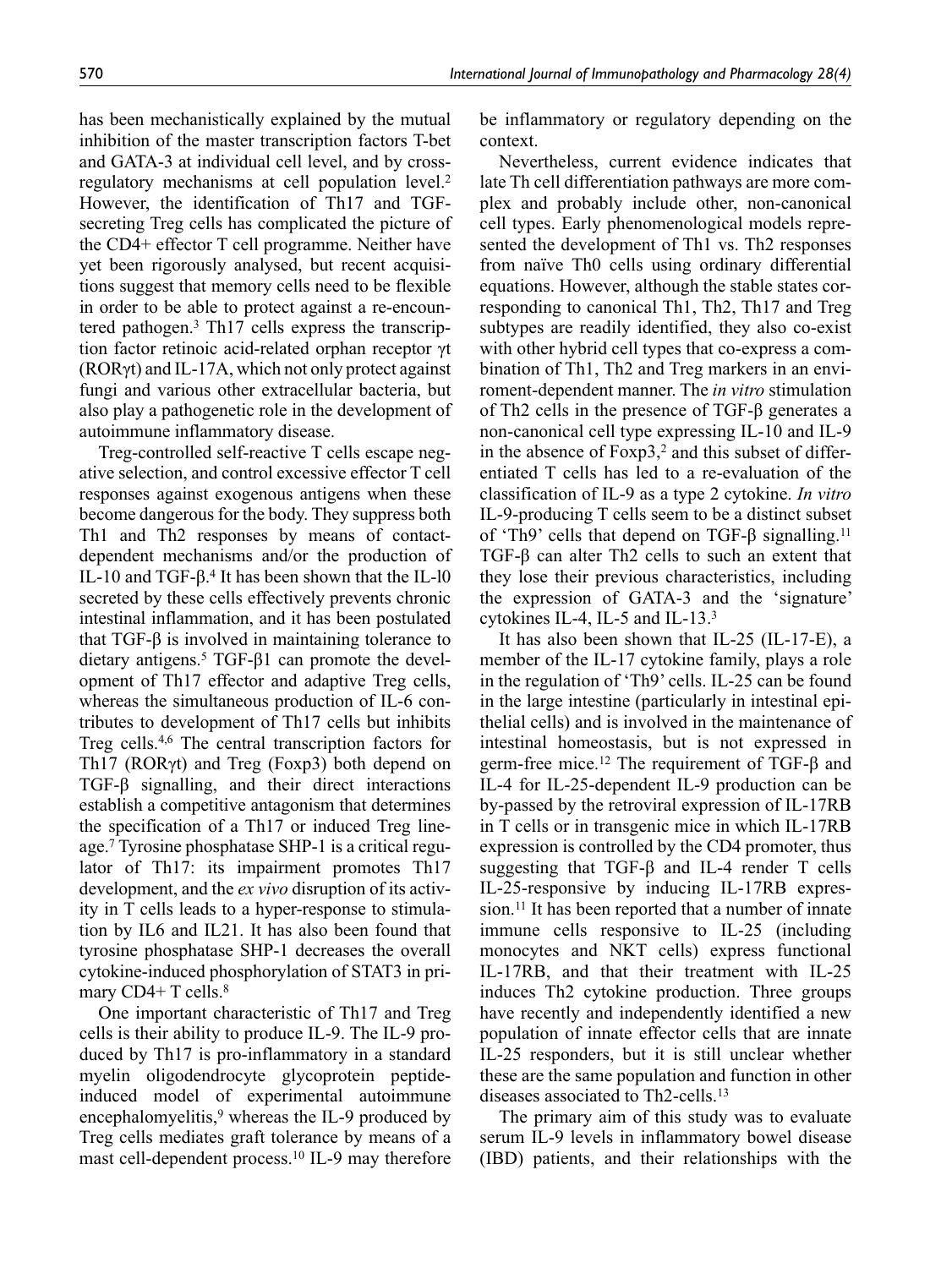clinical features of the disease. We also studied the levels of interferon-γ (IFN-γ), Th2 cytokines (IL-4, IL-5 and IL-13), and IL-6 in order to clarify the context in which IL-9 is produced.

## **Materials and methods**

## *Patients*

Blood samples were randomly obtained from 43 IBD patients attending Fatebenefratelli Hospital in Milan, Italy: five untreated patients with inactive disease, 29 mesalazine-treated patients with mild and moderate disease, and nine mesalazine-treated patients with severe disease. The diagnosis of IBD was confirmed by means of standard endoscopic and histological criteria (the additional haematoxylin and eosin staining of each sample). Their clinical and immunological data were obtained from their medical records; 97% of the patients did not have any other relevant symptoms.

The serum levels of the studied cytokines were also measured in 10 controls randomly selected from blood donors with a negative history for IBD.

The study was approved by the hospital's Ethics Committee, and the patients were enrolled after signing an informed consent form in accordance with the Declaration of Helsinki.

## *Sample collection and management*

The 10 mL venous blood samples for cytokine analysis were collected in pyrogen-free tubes between 08:00 and 10:00, and then immediately centrifuged at 3000 rpm for 15 min. The serum samples were aliquoted and stored at −80°C. The samples were frozen and thawed only once.

## *Enzyme-linked immunosorbent assays (ELISA)*

Serum IL-9, IFN-γ, IL-4, IL-5, IL-13 and IL-6 levels were assayed in duplicate using commercial ELISA kits (Human IL ELISA Ready-Set-Go, eBioscience, San Diego, CA, USA) in accordance with the instructions of the manufacturer. After specific anti-human IL antibody adhesion to microwells, the human IL present in the sample or standard binds to the adsorbed antibodies, and then the addition of a biotin-conjugated antihuman IL antibody binds to the human IL captured by the first antibody. The reaction was revealed by means of streptavidin/horseradish peroxidase (HRP) staining, the coloured product of which is proportionate to the amount of human IL in the sample or standard. The reaction was terminated by adding H2SO4 (sulphuric) acid (3 mol/L), and absorbance was measured at 450 nm. A standard curve was prepared using seven human IL standard dilutions. The limit of detection was 6 pg/mL: values of 6–10 pg/mL were considered borderline, and those of >10 pg/mL positive.

## *Clinical scores*

All of the patients were diagnosed as having Crohn's disease (CD) or ulcerative colitis (UC) on the basis of standard endoscopic, histological, barium contrast enema, or other recognised criteria.14,15

The activity of CD was defined by means of the Crohn's Disease Activity Index (CDAI) and markers of inflammation.16 The CDAI is based on eight factors, the scores of which are totalled after adjustment with a weighting factor: the number of liquid or soft stools each day for 7 days; abdominal pain each day for 7 days (severity graded 0–3); subjectively assessed general wellbeing each day for 7 days (from  $0 =$  well to  $4 =$  terrible); the presence of complications such as arthralgia or frank arthritis, inflammation of the iris or uveitis, erythema nodosum, pyoderma gangrenosum or aphthous ulcers, anal fissures, fistulae or abscesses, fever; the need to use loperamide or opiates for diarrhoea; the presence of an abdominal mass  $(0 =$  absent,  $2 =$ questionable,  $5 =$ definite); haematocrit levels of  $\leq 0.47$  in men or  $\leq 0.42$  in women; and percentage deviation from standard weight. A score of  $\leq$ 150 was defined as inactive disease (remission), and scores of 151–220, 221–450 and >450 points as mildly, moderately and highly active disease, respectively. Disease activity was evaluated at the time of serum collection.

The activity of UC was defined using the 30-point Clinical Colitis Activity Index (CCAI):17 a score of 0–4 was defined as inactive disease (remission), and scores of 5–10, 11–17 and  $\geq 18$  as mildly, moderately and highly active disease, respectively.

## *Statistical analysis*

The continuous variables are expressed as mean values and standard deviation, and were compared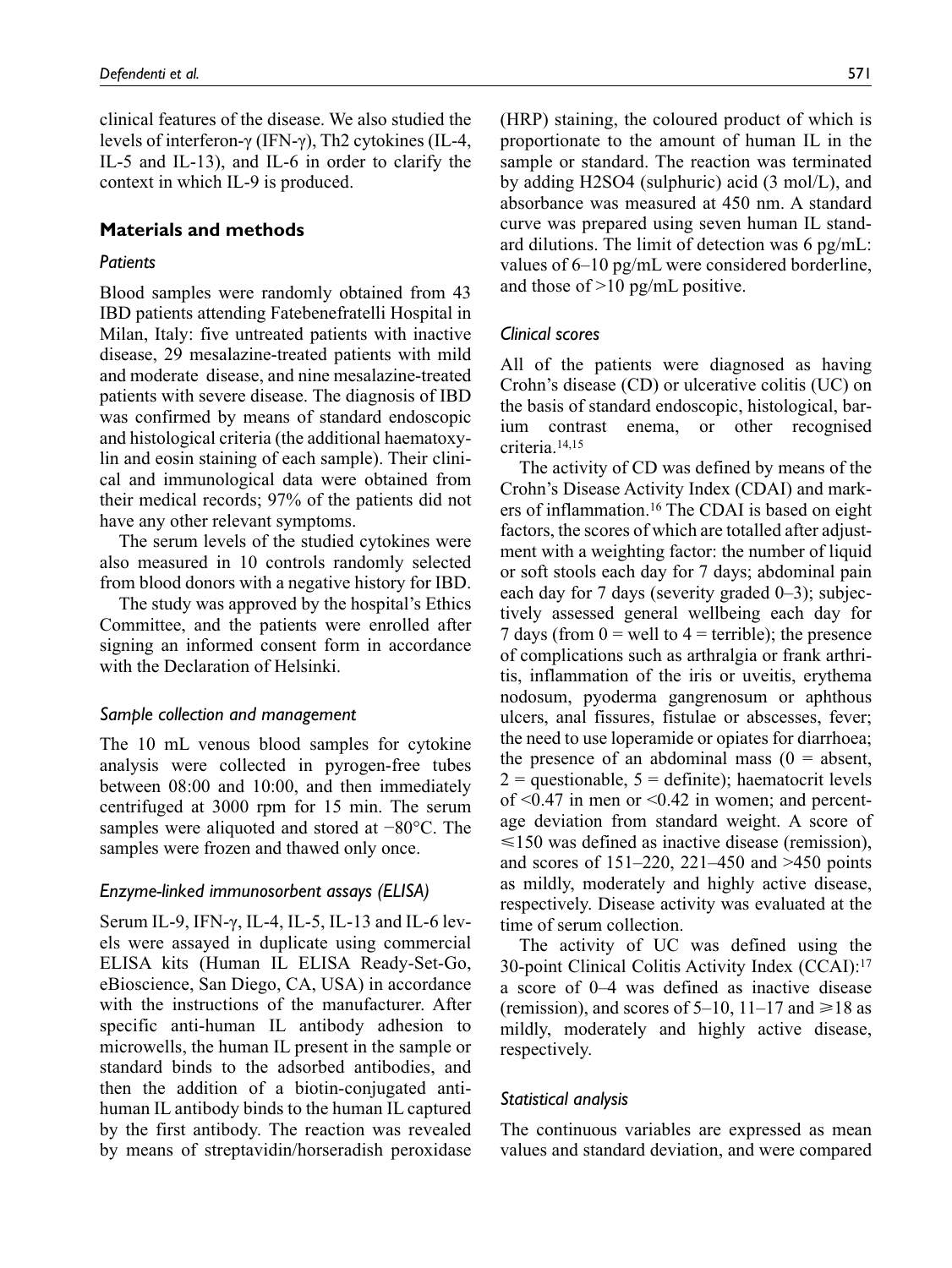using the unpaired Student's t test; the categorical variables are expressed as absolute and relative frequencies, and were compared using the chi-squared test. The data were analysed using the Statistical Package for Social Sciences (SPSS 13.0, SPSS Inc., Chicago, IL, USA). All of the tests were twosided, and *P* values of <0.05 were considered statistically significant.

## **Results**

#### *Study population*

Table 1 shows the demographic and clinical characteristics of the study population.

#### *Cytokine background in IBD patients*

All of the samples were negative for Th2 cytokines (IL-4, IL-5 and IL-13) (Table 2). Ninety-three percent of the patients were positive or borderline for IFN-γ, and their IFN-γ levels correlated with disease activity ( $P = 0.045$ ) (Table 3). The absolute IFN- $\gamma$ levels in the positive patients varied widely from a minimum of 11 pg/mL to a maximum of 500 pg/mL (average  $83 \pm 29.8$  pg/mL). Furthermore, the fact that diagnosis, therapy and disease duration had no effect on cytokine levels suggests that Th1 plays a role in both bowel diseases.

Twenty-three patients (53%) were positive for IL-6 (Table 2), the presence of which was not associated with disease activity  $(P = 0.5)$  (Table 4). The absolute levels of IL-6 in the positive patients were  $20 \pm 3.2$  pg/mL, and were lower and more constant than IFN-γ levels. The role of IL-6 was independent of Th2 cytokines and did not correlate with IFN-γ levels. Furthermore, the levels of IL-6 did not distinguish the patients with UC from those with CD, although 72% of the IL-9 positive patients were also positive for IL-6. In this Th1 habitus, the simultaneous production of IL-6 and IL-9 suggests the development of Th17 cells and the inhibition of Treg cells, and the combination of these cytokines suggests the presence of a cell network that includes Th1 cells, monocytes and cells producing IL-9. Eighteen patients (41%) were positive for IL-9, which was associated with a severe prognosis  $(P \le 0.001)$ . The levels of IL-9 were always >10 pg/mL (mean value,  $40 \pm 5$  pg/mL), and never borderline, whereas IFN- $\gamma$ and IL-6 levels were borderline in 13 and six cases, respectively (Table 2). There was a significant association between IL-9 levels and disease activity in

**Table 1.** Demographic and clinical characteristics of study patients.

|                                                             | Ulcerative colitis Crohn's disease |               |
|-------------------------------------------------------------|------------------------------------|---------------|
| Patients (n)                                                | 23                                 | 20            |
| M/F ratio                                                   | 8/15                               | 10/10         |
| Mean age at diagnosis<br>(years, range)<br>Disease activity | 34.6 (19 - 58)                     | $39.2(14-63)$ |
| Inactive                                                    | 4                                  |               |
| Mildly active                                               | 9                                  | 9             |
| Moderately active                                           |                                    | 4             |
| Highly active                                               | 3                                  | 6             |

the patients with CD  $(P \le 0.001)$ , but not in those with UC  $(P = 0.1)$  (Table 5), thus confirming IL-9 may be inflammatory or regulatory.

Using the same method, Th1, Th2 and IL-6 cytokines were all undetectable in the 10 control patients, whereas a borderline level of IL-9 was detected in two patients.

### **Discussion**

There is considerable debate as to whether UC and CD express fully polarised immunophenotypes of IBD, but recent studies indicate markedly increased levels of Th1-related cytokines and Th17 in the inflamed mucosa of CD patients, whereas the inflamed mucosa of UC patients show an increased production of Th2 cytokines.18

In this pilot study, IFN-γ was detected in 93% of the patients, only five of whom had inactive disease and were untreated. The remaining 38 were all being treated with mesalazine (patients treated with corticosteroids or immunosuppressors were excluded). Our findings seem to highlight a common Th1 cytokine pattern in UC and CD patients, thus supporting the hypothesis that the diseases have a common genetic background. It is known that protein tyrosine phosphatase non-receptor type 2 (PTPN2) gene variants are associated with susceptibility to both, $19$  and PTPN2 regulates IFNγ-induced signalling and barrier function in intestinal epithelial cells. The loss of PTPN2 promotes IFN-γ-induced STAT signalling and the secretion of IL-6 and macrophage chemoattractant protein 1 (MCP-1),20 and PTPN2 protects epithelial barrier function *in vitro* by restricting the ability of IFN-γ to increase epithelial permeability and prevent the induction of the expression of the pore-forming protein claudin-2.21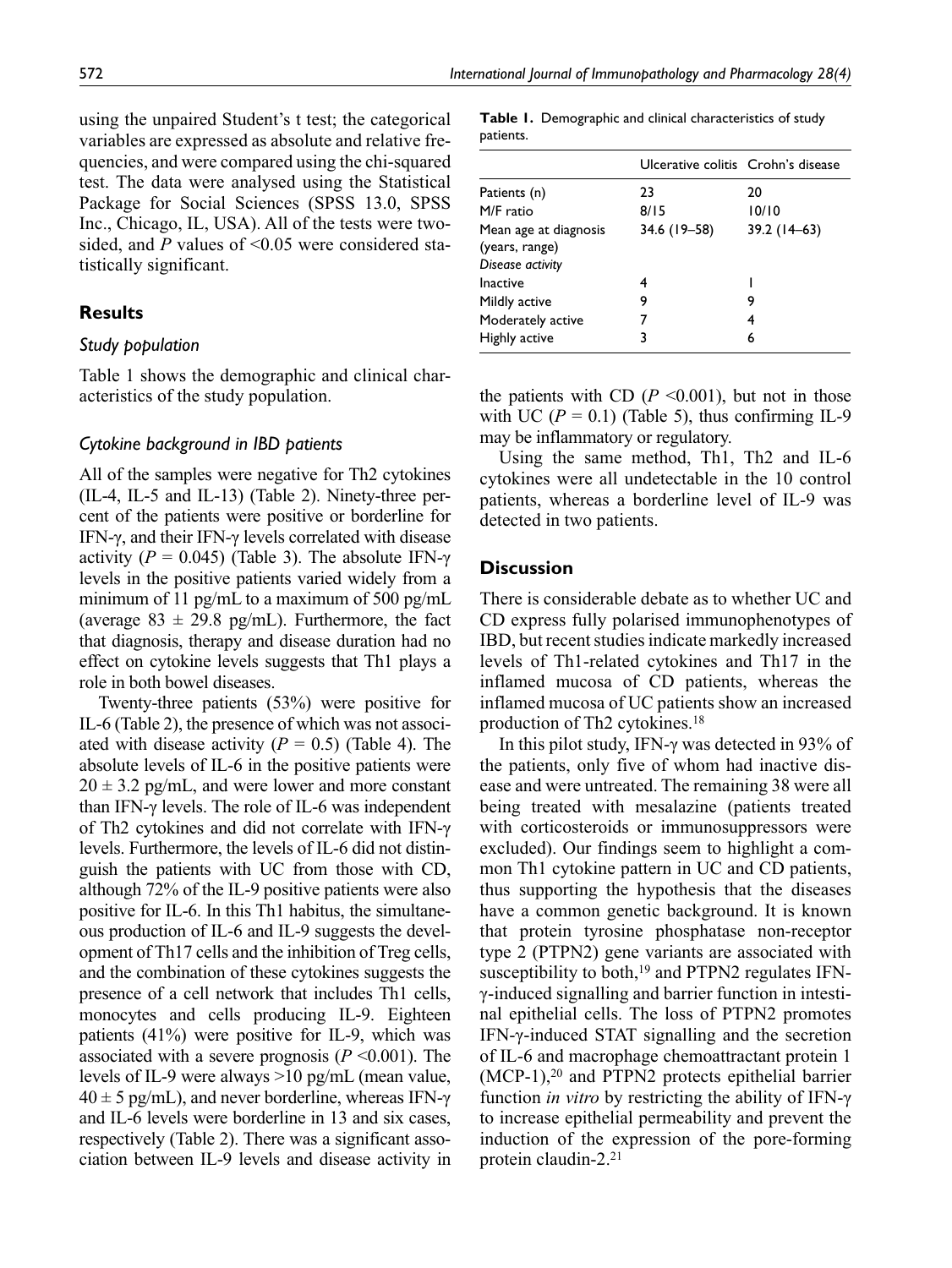#### **Table 2.** Cytokine levels in all samples.

| Name of cytokines                                                   | IL-4 | IL-5 | $IL-I3$ | IL-9             | IFN- $\nu$       | IL-6            |
|---------------------------------------------------------------------|------|------|---------|------------------|------------------|-----------------|
| Number of the patients with negative<br>value $(56 \text{ pg/mL})$  | 43   | 43   | 43      | 25 (12 UC/13 CD) | 3 (1 UC/2 CD)    | 20 (11 UC/9 CD) |
| Number of the patients with borderline<br>value $(>6 < 10$ pg/mL)   | - 0  | 0    | 0       | 0                | 13 (9UC/4CD)     | 6 (2UC/4CD)     |
| Number of the patients with positive<br>value $(>10 \text{ pg/mL})$ | 0    | 0    | 0       | 18 (11 UC/7 CD)  | 27 (13 UC/14 CD) | 17 (10 UC/7 CD) |

CD, Crohn's disease; UC, ulcerative colitis.

**Table 3.** Correlations between IFN-γ and disease activity.

| IFN- $\gamma$     | Inactive (UC/CD) | Mildly/moderately active (UC/CD) | Highly active (UC/CD) |       |
|-------------------|------------------|----------------------------------|-----------------------|-------|
| Negative          | (1/0)            | 2(0/2)                           |                       | 0.045 |
| <b>Borderline</b> | 3(2/1)           | 10(7/3)                          |                       |       |
| Positive          | (1/0)            | I 7(9/8)                         | 9(3/6)                |       |

**Table 4.** Correlations between IL-6 and disease activity.

| $IL-6$            | Inactive $(UC/CD)$ | Mildly/moderately active (UC/CD) | Highly active (UC/CD) |     |
|-------------------|--------------------|----------------------------------|-----------------------|-----|
| Negative          | 3(2/1)             | 15(7/8)                          | 2(2/0)                | 0.5 |
| <b>Borderline</b> | (1/0)              | 3(1/2)                           | 2(0/2)                |     |
| Positive          | (1/0)              | 11(8/3)                          | 5(1/4)                |     |

**Table 5.** Correlations between IL-9 and disease activity by type of disease.

| $IL-9/CD$ | <b>Inactive</b> | Mildly/moderately active | Highly active |         |
|-----------|-----------------|--------------------------|---------------|---------|
| Negative  |                 |                          |               | < 0.001 |
| Positive  |                 |                          |               |         |
| IL-9/UC   | <b>Inactive</b> | Mildly/moderately active | Highly active |         |
| Negative  |                 |                          |               | 0.1     |
| Positive  |                 |                          |               |         |

However, current evidence strongly suggests that IBD is a result of a more complex mechanism in genetically susceptible individuals that leads to alterations in the processing of enteric antigens, pathogenic T cell activation and chronic inflammation.22,23 In the absence of any input from the environment, resting Th0, Th1 and Th2 are the only three attractors but, in a strongly polarising environment, Tregs may differentiate into mixed cell types associated with the Th1 or Th2 cell constellations. Treg cells can be maintained only in the presence of TCR stimulation delivered by APC, and IL-2 produced by other T cells.2,24

The levels of Th2 cytokines (IL-4, IL-5 and IL-13) were undetectable in the blood of our IBD patients. However, high levels of a plethora of inflammatory cytokines have been found in

inflamed mucosa, and the complex differentiation of Th17 cells may be due to differences in the local cytokine milieu. Recent studies have shown that lamina propria mononuclear cells isolated from CD patients produce significantly less TGF $β1$  than those isolated from controls when stimulated via both the CD2 and CD28 pathways, whereas UC patients produce more than controls under the same conditions.23 Other studies have shown that the levels of most of the transcripts for Th17-related cytokines are higher than normal in patients with UC or CD, but more abundant in those with UC than in those with CD; on the contrary, the upregulation of IFN-γ mRNA are more marked in the lamina propria CD4+ T cells of CD patients.22

On the basis of our data, IBD patients have detectable blood levels of IL-9 and IL-6. Circulating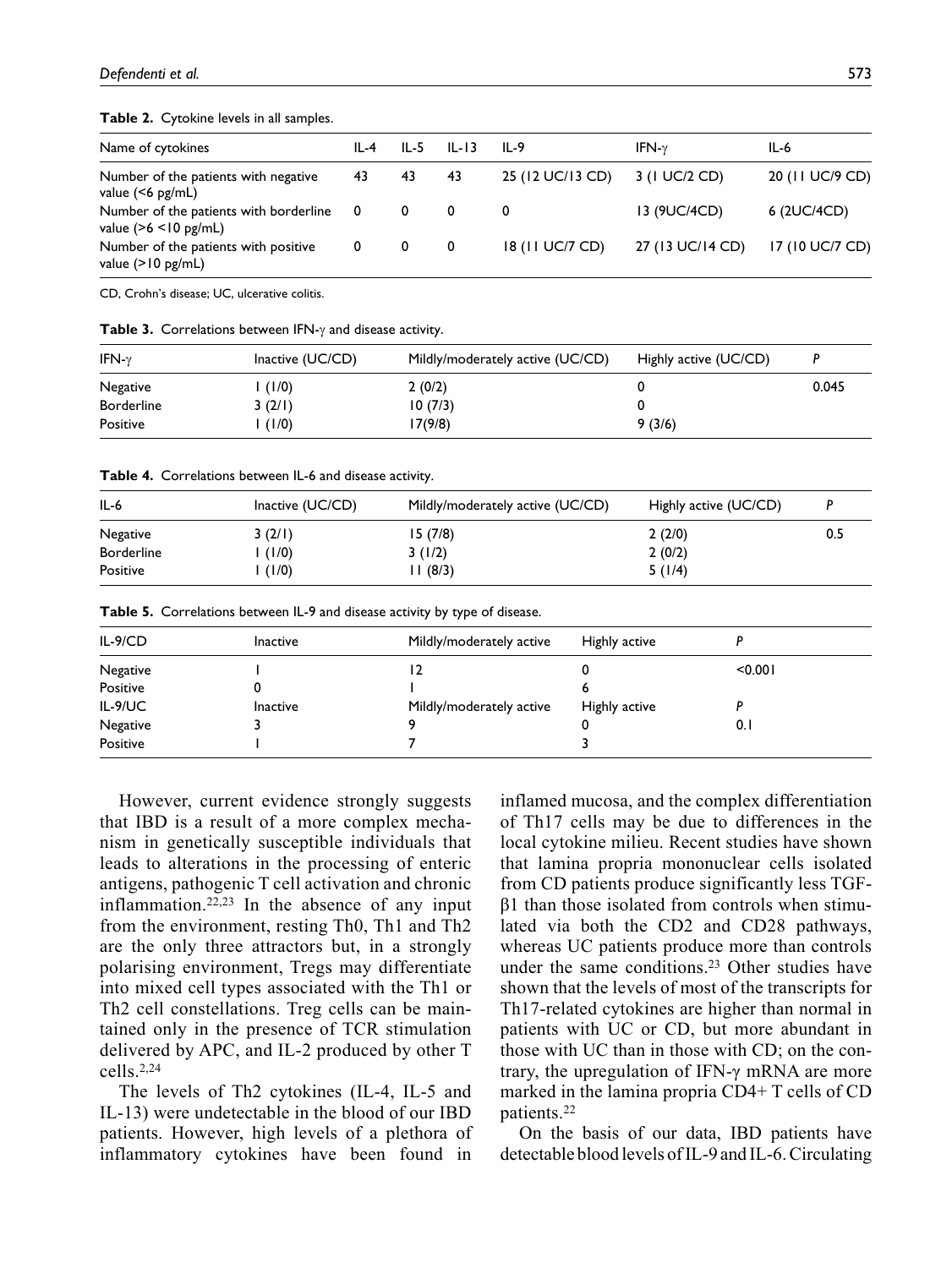IL-6 was detected in 23/43 serum samples (17 positive and six borderline), but there was no correlation between IL-6 positivity and disease activity  $(P = 0.5)$  (Table 4). Many authors have investigated IL-6 levels in serum and endoscopic biopsy samples taken from IBD patients,  $25,26$  and an analysis of cytokine production by lamina propria mononuclear cells has revealed an increase in the spontaneous production of IL-6, TNF- $\alpha$  and IL-1.<sup>27</sup>

IL-6 was detected in the serum of 13/18 IL-9 positive patients (72.2%). Unlike those of IFN-γ and IL-6, the serum levels of IL-9 were always >10 pg/mL without any borderline values, and correlated with highly active disease (*P* <0.001).

Only 41.8% of the patients in our study were positive for IL-9, which suggests that a variable that can sporadically affect the other responses associated with a rigid Th1 orientation may play a role in IBD. IL-9 can be produced by Treg or Th17 cells with different effects, but the IBD environment in which both active TGF-β and IL-6 are available promotes the development of Th17 cells.7 However, despite the common genetic substratum and inflammatory role of IL-9, we found a correlation between disease activity and IL-9 positivity only in our CD patients, which suggests that the same cytokine can be produced in different contexts. This hypothesis is supported by the findings of an international study showing a close association between the IL2/IL21 locus on 4q27 and UC.28 Interleukin-2 is the key cytokine supporting the survival and function of Treg cells,<sup>29</sup> and TGF- $\beta$ and IL-2 can also be crucial in 'reprogramming' Th2 cells to lose their characteristic profile and switch to IL-9 secretion or, in combination with IL-4, drive the differentiation of Th9 cells directly.3 In colonic mucosa, IL-25 (IL-17E), which has been experimentally found to be involved in this switch, can downregulate Th1/Th17 immune responses in an IL-10-dependent manner,<sup>30</sup> and it has also been found that the IL-10<sup>31</sup> and IL-17 families<sup>22</sup> are increased in the colonic mucosa of patients with active UC. It is therefore possible that, IL-9 can be produced by Th17 or modified Th2 cells in a Th1 habitus in the presence of TCR stimulation *in vivo* and is detectable in the peripheral blood of IBD patients. The *in vitro* and *in vivo* hierarchy of IL-9 production in mouse suggests that adaptive Treg cells consistently produce more IL-9 than Th2 cells, but produce less than cultured T cells derived from TGF-β and IL-4 (Th9) or IL-6 (Th17).<sup>9</sup>

IL-9, an important regulatory cytokine in lung and the gastrointestinal tract that plays a role in inflammation and immunosuppression, is produced by Th17, Treg and modified Th2 cells.

The majority of our IBD patients were positive for IFN-γ, thus confirming the presence of Th1 in both UC and CD.

Contacts between the antigen and genetic substrate are crucial for the development, progression and different clinical expressions of IBD.

IL-9 positivity in some IBD patients suggests that factors other than the TPNP2 variant may be involved in worsening the pro-inflammatory response of the bowel T cell system. Furthermore, our findings confirm that IL-9 may be inflammatory or regulatory in human diseases.

#### **Authors' contributions**

CD and FA participated in the design and coordination of the study and to draft the manuscript; PSP participated in the study in study design and critical review. CD carried out the enzyme-linked method. SS, SB, PD and SB participated in the design of the study and performed the statistical analysis. PLA conceived of the study, and participated in its design and coordination.

All of the authors have read and approved the final manuscript.

#### **Declaration of conflicting interests**

The author(s) declared no potential conflicts of interest with respect to the research, authorship, and/or publication of this article.

#### **Funding**

This project was supported by our Department.

#### **References**

- 1. Locksley RM (2009) Nine lives: Plasticity among T helper cell subsets. *Journal of Experimental Medicine* 206: 1643–1646.
- 2. Naldi A, Carneiro J, Chaouija C, et al. (2010) Diversity and plasticity of Th cell types predicted from regulatory network modelling. *PloS Computational Biology* 6: e1000912.
- 3. Veldhoen M, Uyttenhove C, van Snick J, et al. (2008) Transforming growth factor-β 'reprograms' the differentiation of T helper 2 cells and promotes an interleukin 9-producing subset. *Nature Immunology* 9: 1341–1346.
- 4. Romagnani S (2006) Regulation of the T cell response. *Clinical and Experimental Allergy* 36: 1357–1366.